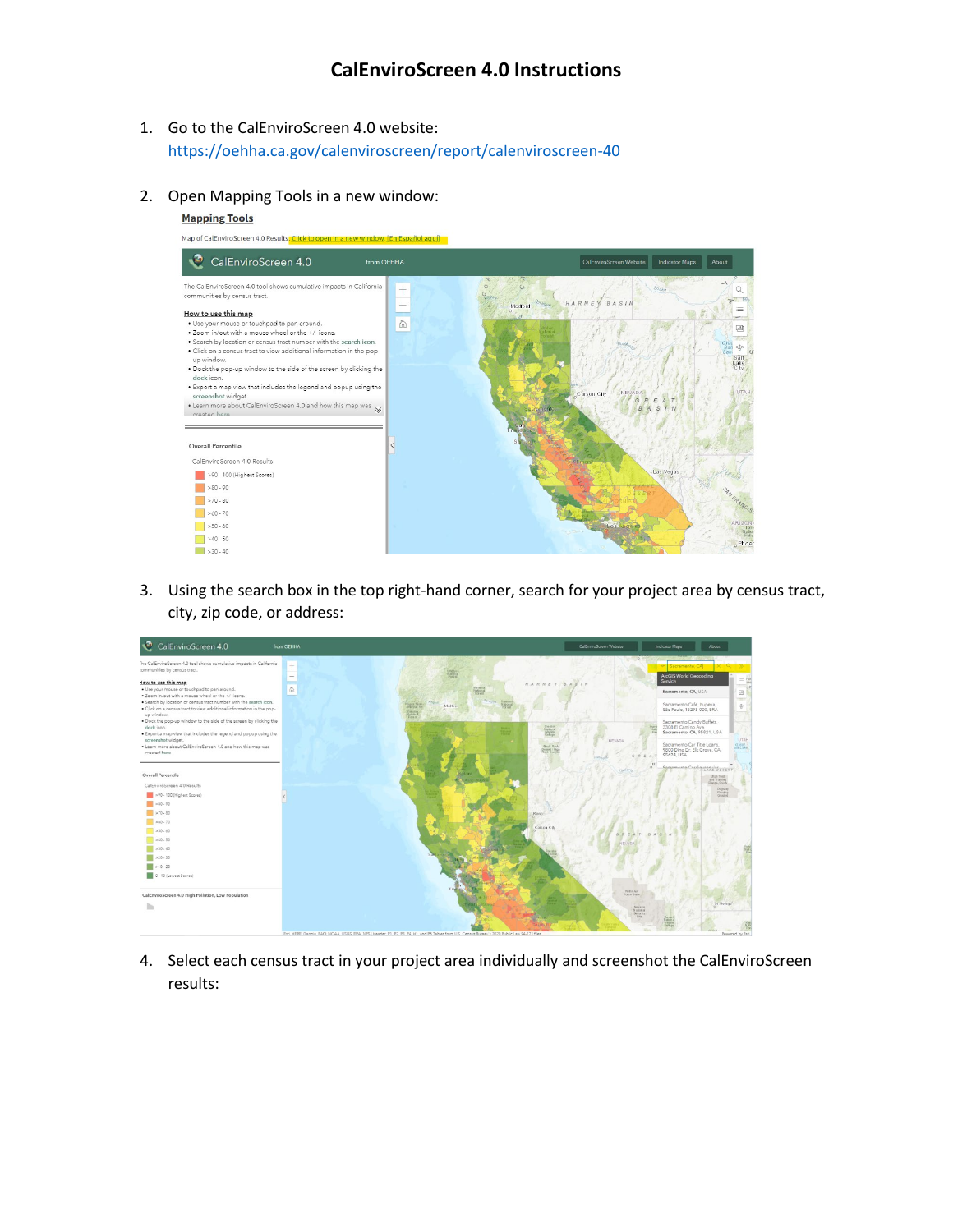# **CalEnviroScreen 4.0 Instructions**



5. Attach your screenshots to the application as one PDF: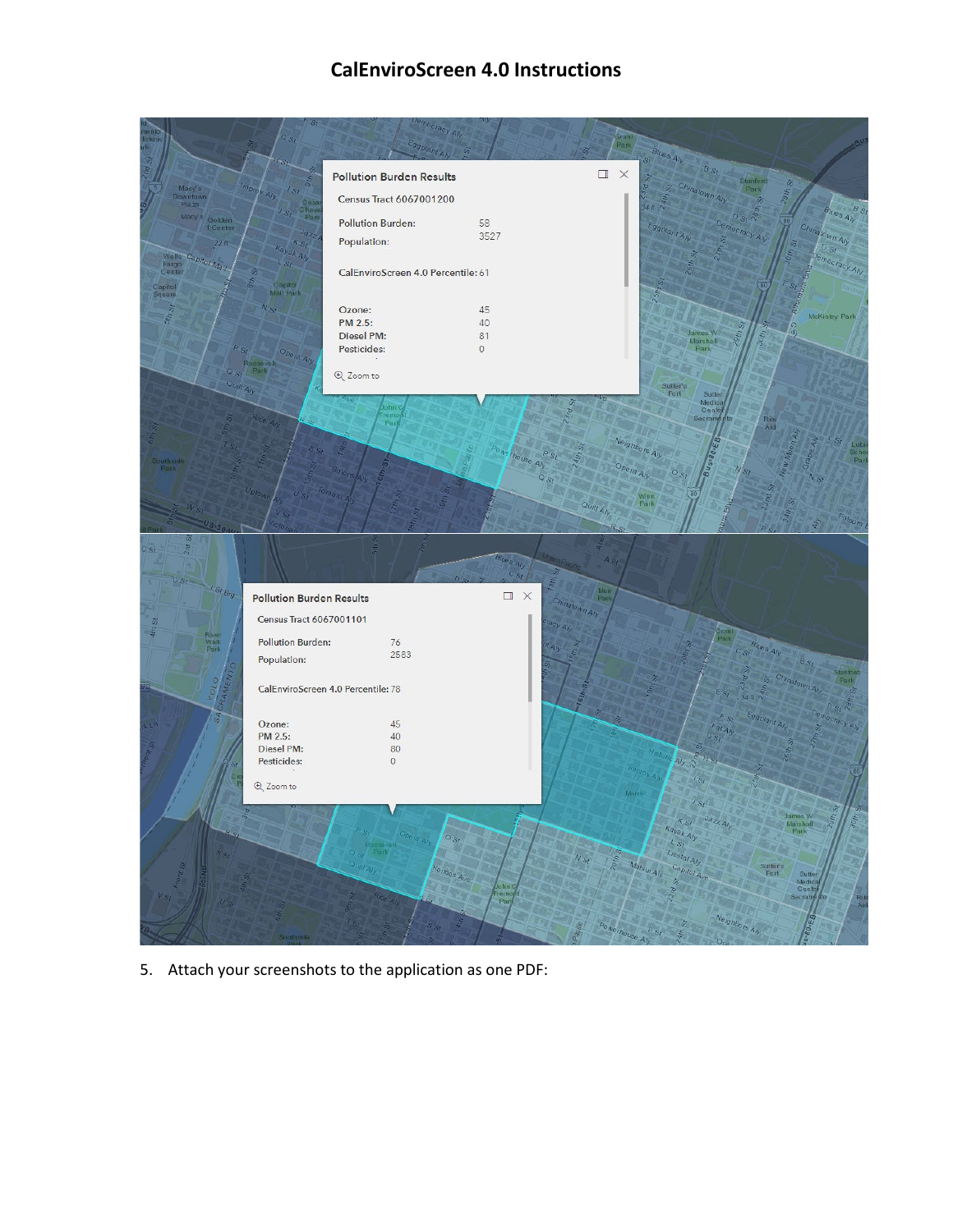### **CalEnviroScreen 4.0 Instructions**

| • CalEnviroScreen<br>• Healthy Places Index<br>• Other | B. Identification of Disadvantaged Community: (0 points)<br>• Median Household Income<br>students in the project area. | Select one of the following 5 options. Must provide information for all Census Tract/Block Group/Place Nu                                                                                                                                     | calen<br><b>Previous</b><br><b>Next</b><br>• Free or Reduced Priced School Meals - Applications using this measure must demonstrate how the project benefits the school                                                                                                       |
|--------------------------------------------------------|------------------------------------------------------------------------------------------------------------------------|-----------------------------------------------------------------------------------------------------------------------------------------------------------------------------------------------------------------------------------------------|-------------------------------------------------------------------------------------------------------------------------------------------------------------------------------------------------------------------------------------------------------------------------------|
| <b>Select Option:</b>                                  | CalEnviroScreen                                                                                                        | $\overline{\phantom{a}}$                                                                                                                                                                                                                      |                                                                                                                                                                                                                                                                               |
|                                                        | following link under SB 535 List of Disadvantaged Communities:                                                         | https://oehha.ca.gov/media/downloads/calenviroscreen/document/calenviroscreen40resultsdatadictionaryf2021.zip<br>NOTE: Use the CES 4.0 Score value from Column H only! The Census Tract number is in Column A, the Population is in Column B. | An area identified as among the most disadvantaged 25% in the state according to the CalEPA and based on the California Communities<br>Environmental Health Screening Tool 4.0 (CalEnviroScreen 4.0) scores (score must be greater than 40.05). This list can be found at the |
|                                                        | <b>Census Tract/Block Group/Place #</b>                                                                                | <b>Population</b>                                                                                                                                                                                                                             | <b>CalEnviroScreen Score</b>                                                                                                                                                                                                                                                  |
|                                                        |                                                                                                                        |                                                                                                                                                                                                                                               | $+$                                                                                                                                                                                                                                                                           |
|                                                        |                                                                                                                        | Highest California Communities Environmental Health Screening Tool (CalEnviroScreen) score from above (autofill):                                                                                                                             |                                                                                                                                                                                                                                                                               |
|                                                        |                                                                                                                        | (to be used for qualifying as benefiting a DAC only)                                                                                                                                                                                          |                                                                                                                                                                                                                                                                               |
|                                                        |                                                                                                                        | California Communities Environmental Health Screening Tool (CalEnviroScreen) score for the community benefited by the project:                                                                                                                |                                                                                                                                                                                                                                                                               |
|                                                        | (to be used for severity calculation only)                                                                             |                                                                                                                                                                                                                                               |                                                                                                                                                                                                                                                                               |

Must attach a copy of CalEnviroScreen page for each census tract listed above. Attach all pages as one pdf.

Attach

6. Return to the main CalEnviroScreen 4.0 website:

<https://oehha.ca.gov/calenviroscreen/report/calenviroscreen-40>

 7. Under "Data and Additional Materials," select and download the CalEnviroScreen 4.0 Excel and Data Dictionary PDF:

#### **Data and Additional Materials**

- Microsoft Excel spreadsheet and PDF with a Data Dictionary: There are two files in this zipped folder. 1) a spreadsheet showing raw data and calculated percentiles for individual indicators and combined CalEnviroScreen scores for individual census tracts with additional demographic information. 2) a pdf document including the data dictionary and information on zeros and missing values<mark>: CalEnviroScreen 4.0 Excel and Data Dictionary PDF</mark>
- ArcGIS Geodatabase: Includes CalEnviroScreen 4.0 results by census tract. Additional information describing the data and its limitations is part of the geodatabase (metadata). A zipped file which can be unzipped, then opened using ArcGIS software to view the results in a File Geodatabase Feature Class format (ArcGIS is a paid subscription): CalEnviroScreen 4.0GDBfile
- . Shapefile: Includes CalEnviroScreen 4.0 results by census tract. Additional information describing the data and its limitations is part of the shapefile (metadata). Zipped file can be unzipped, and then opened in any GIS software: CalEnviroScreen 4.0 SHP file
- · Service URL: ArcGIS feature service: https://services1.arcgis.com/PCHfdHz4GIDNAhBb/arcgis/rest/services/CalEnviroScreen\_4\_0\_Results\_/FeatureServer

For questions, please contact CalEnviroScreen@oehha.ca.gov or (916) 324-7572.

### 8. Open the Excel file and find the census tracts in your project area using Column A:

|       | А          |                  |            |            |                  |              |            |                            |                |                          |
|-------|------------|------------------|------------|------------|------------------|--------------|------------|----------------------------|----------------|--------------------------|
|       |            | Total            | California | <b>ZIP</b> | Approximate      | Longitude    | Latitude   | <b>CES 4.0</b>             | <b>CES 4.0</b> | CES 4.0 Percentile Range |
|       |            | Populatio $\sim$ | County     |            | Location         |              |            | Score <sup>-</sup><br>$+1$ | Percentil      |                          |
| '723' | 6067001101 | 2583             | Sacramento |            | 95814 Sacramento | -121.4904629 | 38.5772072 | 42.20                      | 78.30          | 75-80%                   |
| 3124  | 6067001200 | 3527             | Sacramento |            | 95814 Sacramento | -121.4870807 | 38.5716422 | 31.01                      | 60.64          | 60-65%                   |